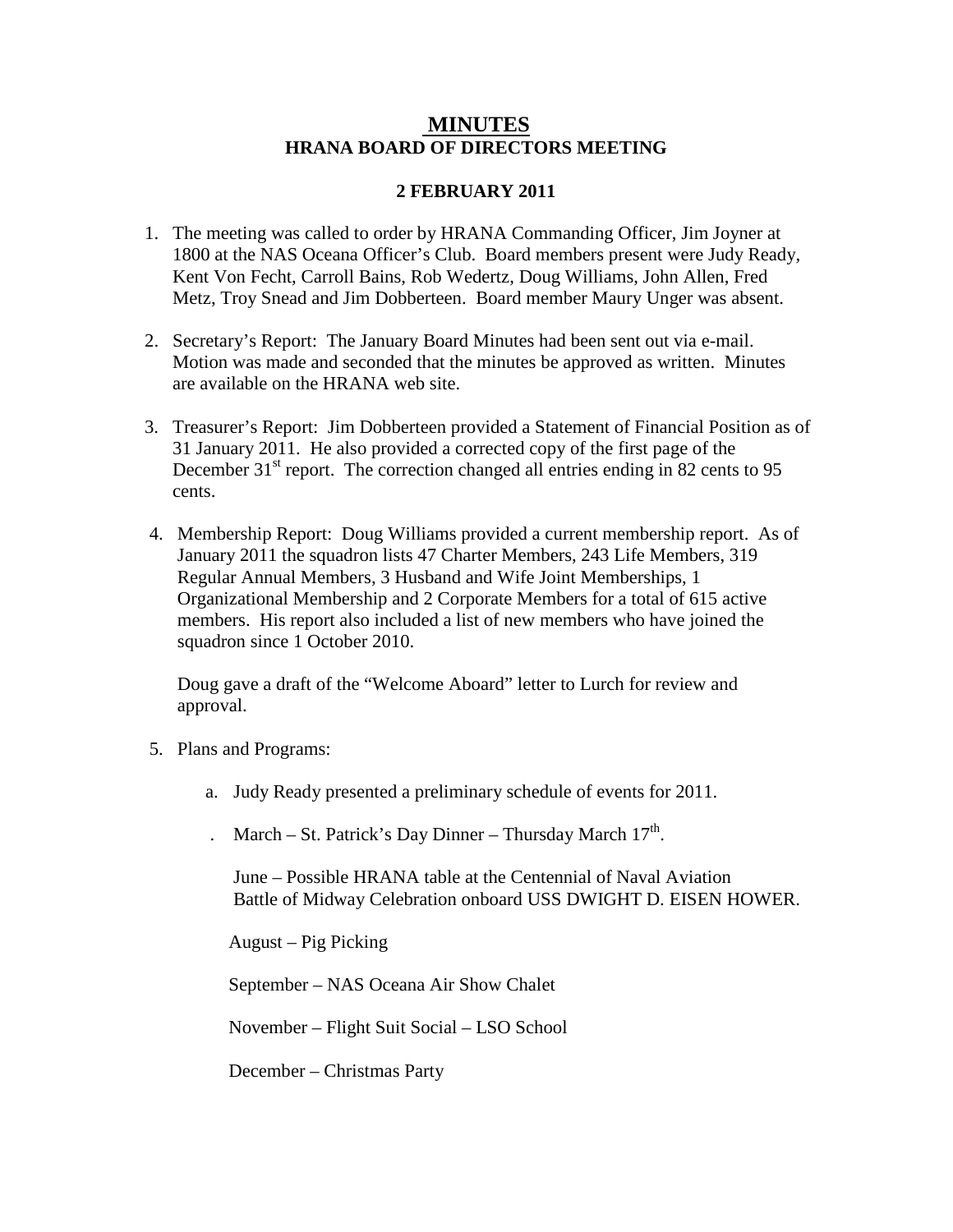- b. Plans for the possibility of having HRANA tables at the Military Aviation Museum Valentines Hangar Dance were abandoned since the museum does not plan to reserve any tables for groups or offer any group rates.
- 6. February Luncheon. Wednesday 16 February Dam Neck Shifting Sands Fireside Room. Speaker TBA.
- 7. Bingo Report: HRANA participation in bingo ended January 31,2011. Many thanks go out to Dennis Free who managed the program for many years, and to the HRANA members who volunteered to work bingo over the years.
- 8. PAO Report: Troy Snead will forward an article to "Wings Of Gold" concerning the January luncheon.
- 9. Monument Report: Fred Metz reported that several plaques are available or on order and that they will be installed when the weather gets warmer. He is also awaiting final word from the E-2 community on the installation of the Lt. Zilberman plaque.
- 10. Old Business:
	- a. Centennial of Naval Aviation: Fred gave the latest details on the program that will be presented at the Aviation Momument beginning the second week in June and run for five nights a week. He also asked for inputs for any members concerning significant events in Naval Aviation that should be highlighted in the presentation. Kent is working on the event list.

As mentioned in the Program Plans, HRANA may have a table at the Battle of Midway Celebration on CVN-69. In conjunction with this event, the squadron has been offered a chance to sponsor a one-page ad in the event program. Lurch will contact headquarters to determine if they wish to sponsor the ad.

Chris Vatidis has determined that headquarters already has a challenge coin with the CONA logo on one side and the ANA logo on the other side and has one of the coins for examination. Chris was not present to brief on the current status of this effort. There was some discussion on what the cost of the coins would be and whether they would be given out free or used as a fundraiser.

The CONA newsletter is still being printed and Kent has been added to the distribution list. Maury Unger also determined that the Navy Chief of Information produces a paper called "Rhumb Lines" which now appears on the HRANA web site.